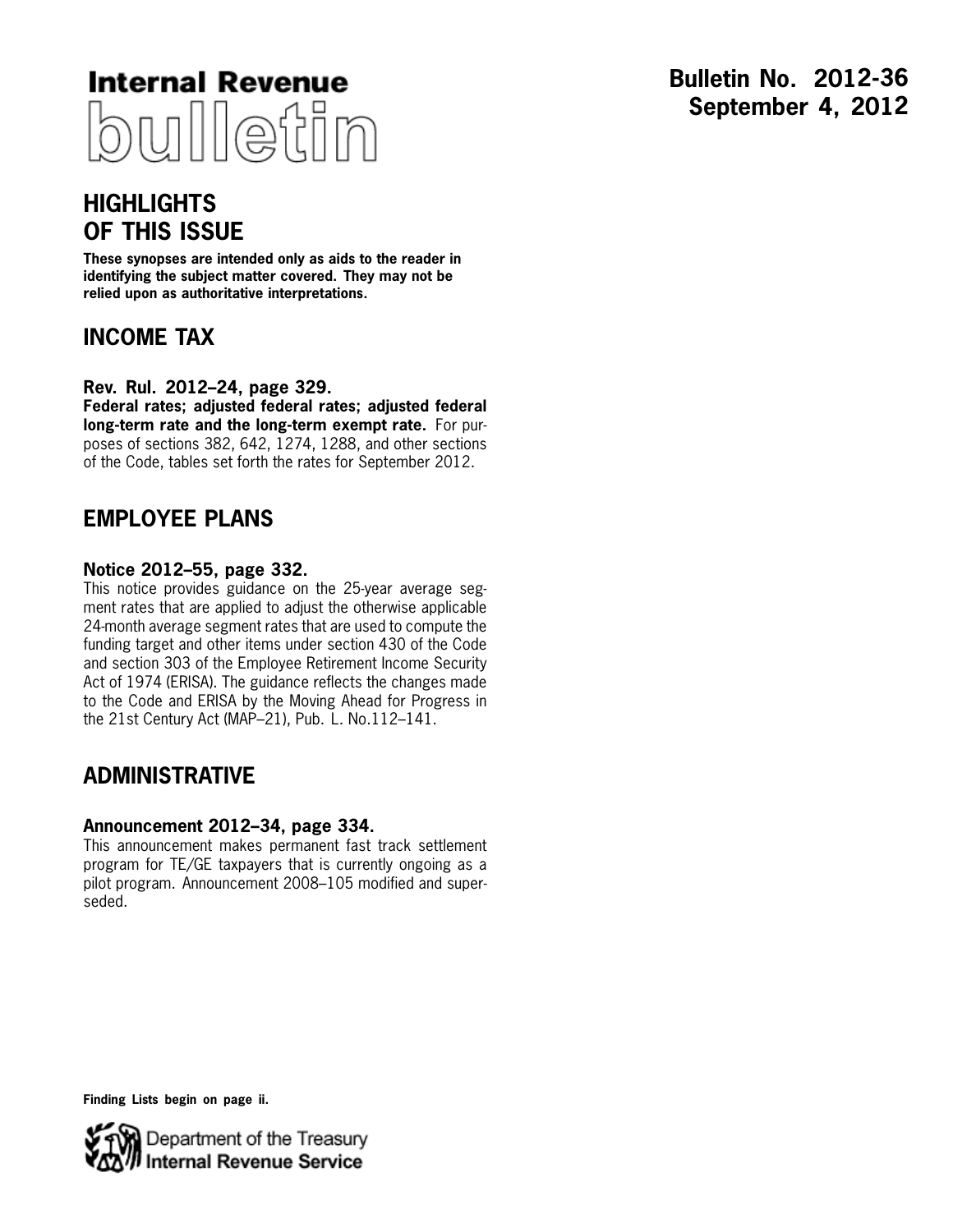# **The IRS Mission**

Provide America's taxpayers top-quality service by helping them understand and meet their tax responsibilities and en-

# **Introduction**

The Internal Revenue Bulletin is the authoritative instrument of the Commissioner of Internal Revenue for announcing official rulings and procedures of the Internal Revenue Service and for publishing Treasury Decisions, Executive Orders, Tax Conventions, legislation, court decisions, and other items of general interest. It is published weekly and may be obtained from the Superintendent of Documents on a subscription basis. Bulletin contents are compiled semiannually into Cumulative Bulletins, which are sold on a single-copy basis.

It is the policy of the Service to publish in the Bulletin all substantive rulings necessary to promote a uniform application of the tax laws, including all rulings that supersede, revoke, modify, or amend any of those previously published in the Bulletin. All published rulings apply retroactively unless otherwise indicated. Procedures relating solely to matters of internal management are not published; however, statements of internal practices and procedures that affect the rights and duties of taxpayers are published.

Revenue rulings represent the conclusions of the Service on the application of the law to the pivotal facts stated in the revenue ruling. In those based on positions taken in rulings to taxpayers or technical advice to Service field offices, identifying details and information of a confidential nature are deleted to prevent unwarranted invasions of privacy and to comply with statutory requirements.

Rulings and procedures reported in the Bulletin do not have the force and effect of Treasury Department Regulations, but they may be used as precedents. Unpublished rulings will not be relied on, used, or cited as precedents by Service personnel in the disposition of other cases. In applying published rulings and procedures, the effect of subsequent legislation, regulations,

force the law with integrity and fairness to all.

court decisions, rulings, and procedures must be considered, and Service personnel and others concerned are cautioned against reaching the same conclusions in other cases unless the facts and circumstances are substantially the same.

The Bulletin is divided into four parts as follows:

### **Part I.—1986 Code.**

This part includes rulings and decisions based on provisions of the Internal Revenue Code of 1986.

### **Part II.—Treaties and Tax Legislation.**

This part is divided into two subparts as follows: Subpart A, Tax Conventions and Other Related Items, and Subpart B, Legislation and Related Committee Reports.

### **Part III.—Administrative, Procedural, and Miscellaneous.**

To the extent practicable, pertinent cross references to these subjects are contained in the other Parts and Subparts. Also included in this part are Bank Secrecy Act Administrative Rulings. Bank Secrecy Act Administrative Rulings are issued by the Department of the Treasury's Office of the Assistant Secretary (Enforcement).

### **Part IV.—Items of General Interest.**

This part includes notices of proposed rulemakings, disbarment and suspension lists, and announcements.

The last Bulletin for each month includes a cumulative index for the matters published during the preceding months. These monthly indexes are cumulated on a semiannual basis, and are published in the last Bulletin of each semiannual period.

For sale by the Superintendent of Documents, U.S. Government Printing Office, Washington, DC 20402.

The contents of this publication are not copyrighted and may be reprinted freely. A citation of the Internal Revenue Bulletin as the source would be appropriate.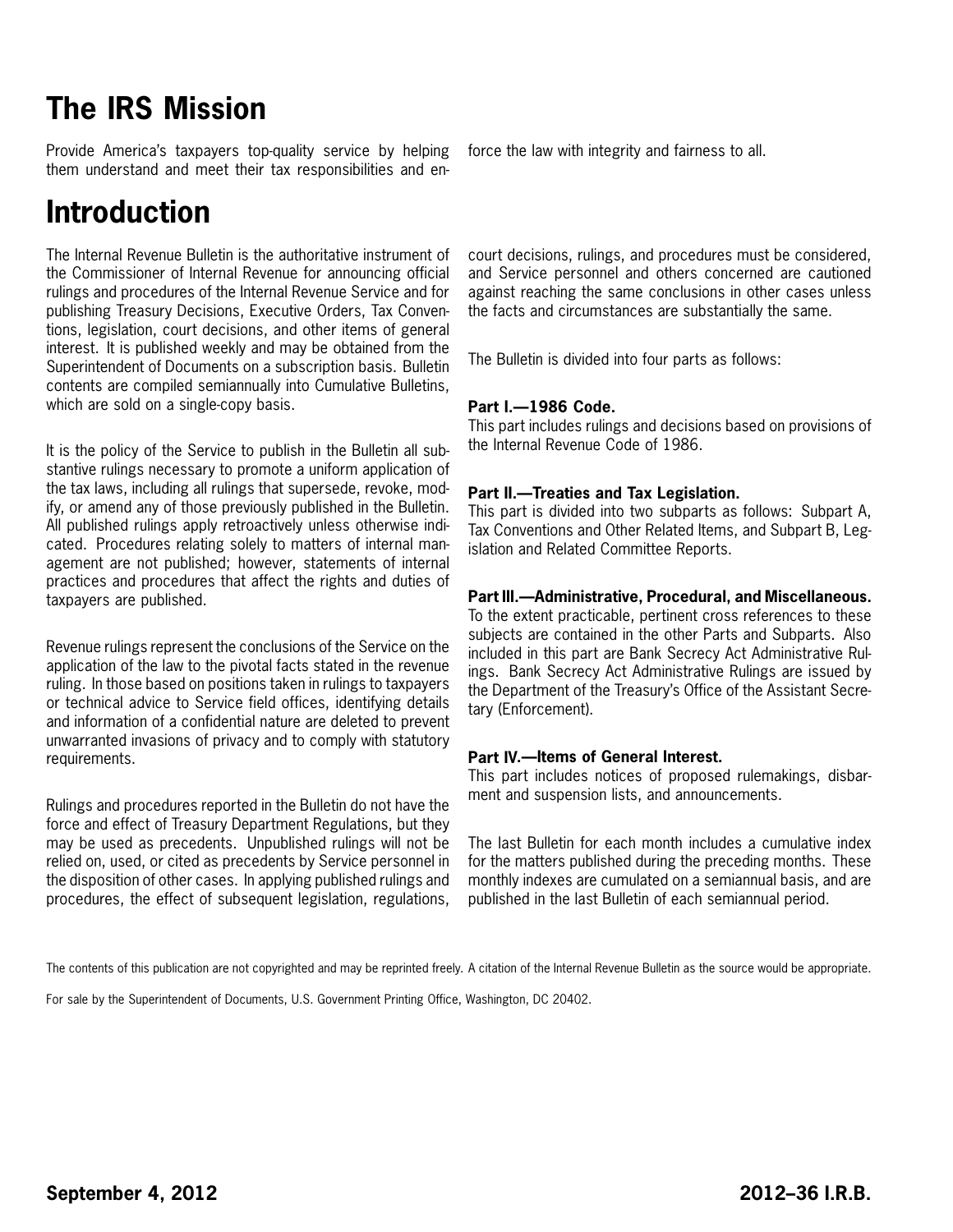## <span id="page-2-0"></span>**Part I. Rulings and Decisions Under the Internal Revenue Code of 1986**

## **Section 42.—Low-Income Housing Credit**

The adjusted applicable federal short-term, midterm, and long-term rates are set forth for the month of September 2012. See Rev. Rul. 2012-24, page 329.

## **Section 280G.—Golden Parachute Payments**

Federal short-term, mid-term, and long-term rates are set forth for the month of September 2012. See Rev. Rul. 2012-24, page 329.

### **Section 382.—Limitation on Net Operating Loss Carryforwards and Certain Built-In Losses Following Ownership Change**

The adjusted applicable federal long-term rates is set forth for the month of September 2012. See Rev. Rul. 2012-24, page 329.

## **Section 412.—Minimum Funding Standards**

The adjusted applicable federal short-term, midterm, and long-term rates are set forth for the month of September 2012. See Rev. Rul. 2012-24, page 329.

## **Section 467.—Certain Payments for the Use of Property or Services**

The adjusted applicable federal short-term, midterm, and long-term rates are set forth for the month of September 2012. See Rev. Rul. 2012-24, page 329.

## **Section 468.—Special Rules for Mining and Solid Waste Reclamation and Closing Costs**

The adjusted applicable federal short-term, midterm, and long-term rates are set forth for the month of September 2012. See Rev. Rul. 2012-24, page 329.

## **Section 482.—Allocation of Income and Deductions Among Taxpayers**

Federal short-term, mid-term, and long-term rates are set forth for the month of September 2012. See Rev. Rul. 2012-24, page 329.

### **Section 483.—Interest on Certain Deferred Payments**

The adjusted applicable federal short-term, midterm, and long-term rates are set forth for the month of September 2012. See Rev. Rul. 2012-24, page 329.

## **Section 642.—Special Rules for Credits and Deductions**

Federal short-term, mid-term, and long-term rates are set forth for the month of September 2012. See Rev. Rul. 2012-24, page 329.

### **Section 807.—Rules for Certain Reserves**

The adjusted applicable federal short-term, midterm, and long-term rates are set forth for the month of September 2012. See Rev. Rul. 2012-24, page 329.

## **Section 846.—Discounted Unpaid Losses Defined**

The adjusted applicable federal short-term, midterm, and long-term rates are set forth for the month of September 2012. See Rev. Rul. 2012-24, page 329.

### **Section 1274.—Determination of Issue Price in the Case of Certain Debt Instruments Issued for Property**

*(Also Sections 42, 280G, 382, 412, 467, 468, 482, 483, 642, 807, 846, 1288, 7520, 7872.)*

**Federal rates; adjusted federal rates; adjusted federal long-term rate and the long-term exempt rate.** For purposes of sections 382, 642, 1274, 1288, and other sections of the Code, tables set forth the rates for September 2012.

## **Rev. Rul. 2012–24**

This revenue ruling provides various prescribed rates for federal income tax purposes for September 2012 (the current month). Table 1 contains the short-term, mid-term, and long-term applicable federal rates (AFR) for the current month for purposes of section 1274(d) of the Internal Revenue Code. Table 2 contains the short-term, mid-term, and long-term adjusted applicable federal rates (adjusted AFR) for the current month for purposes of section 1288(b). Table 3 sets forth the adjusted federal long-term rate and the long-term tax-exempt rate described in section 382(f). Table 4 contains the appropriate percentages for determining the low-income housing credit described in section 42(b)(1) for buildings placed in service during the current month. However, under section  $42(b)(2)$ , the applicable percentage for non-federally subsidized new buildings placed in service after July 30, 2008, and before December 31, 2013, shall not be less than 9%. Finally, Table 5 contains the federal rate for determining the present value of an annuity, an interest for life or for a term of years, or a remainder or a reversionary interest for purposes of section 7520.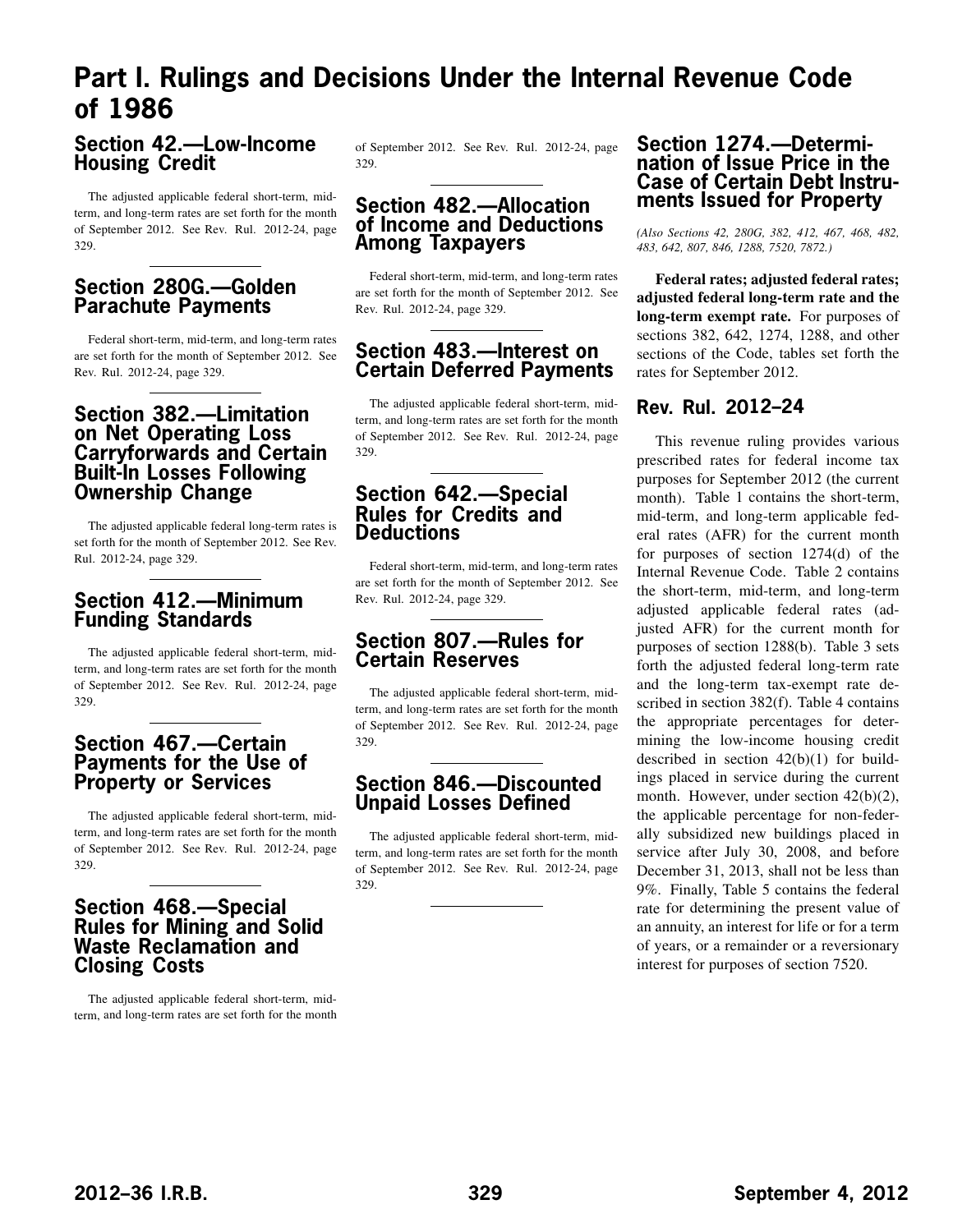#### REV. RUL. 2012–24 TABLE 1

## Applicable Federal Rates (AFR) for September 2012

#### *Period for Compounding*

|                                                | Annual                              | Semiannual                          | Quarterly                           | Monthly                          |  |
|------------------------------------------------|-------------------------------------|-------------------------------------|-------------------------------------|----------------------------------|--|
| Short-term                                     |                                     |                                     |                                     |                                  |  |
| <b>AFR</b><br>110% AFR                         | $.21\%$<br>.23%                     | .21%<br>.23%                        | .21%<br>.23%                        | $.21\%$<br>.23%                  |  |
| 120% AFR<br>130% AFR                           | .25%<br>.27%                        | $.25\%$<br>$.27\%$                  | $.25\%$<br>$.27\%$                  | $.25\%$<br>.27%                  |  |
| Mid-term                                       |                                     |                                     |                                     |                                  |  |
| <b>AFR</b>                                     | .84%                                | $.84\%$                             | $.84\%$                             | $.84\%$                          |  |
| 110% AFR                                       | .92%                                | .92%                                | .92%                                | .92%                             |  |
| 120% AFR                                       | $1.01\%$                            | $1.01\%$                            | $1.01\%$                            | $1.01\%$                         |  |
| 130% AFR                                       | 1.09%                               | 1.09%                               | $1.09\%$                            | 1.09%                            |  |
| 150% AFR                                       | 1.26%                               | 1.26%                               | 1.26%                               | 1.26%                            |  |
| 175% AFR                                       | 1.48%                               | 1.47%                               | 1.47%                               | 1.47%                            |  |
| Long-term                                      |                                     |                                     |                                     |                                  |  |
| <b>AFR</b><br>110% AFR<br>120% AFR<br>130% AFR | 2.18%<br>2.40%<br>$2.62\%$<br>2.84% | 2.17%<br>2.39%<br>$2.60\%$<br>2.82% | 2.16%<br>2.38%<br>$2.59\%$<br>2.81% | 2.16%<br>2.38%<br>2.59%<br>2.80% |  |

| REV. RUL. 2012–24 TABLE 2<br>Adjusted AFR for September 2012<br>Period for Compounding |         |            |           |         |  |  |  |  |
|----------------------------------------------------------------------------------------|---------|------------|-----------|---------|--|--|--|--|
|                                                                                        | Annual  | Semiannual | Quarterly | Monthly |  |  |  |  |
| Short-term adjusted<br><b>AFR</b>                                                      | $.23\%$ | $.23\%$    | $.23\%$   | $.23\%$ |  |  |  |  |
| Mid-term adjusted AFR                                                                  | $.95\%$ | $.95\%$    | $.95\%$   | .95%    |  |  |  |  |
| Long-term adjusted<br><b>AFR</b>                                                       | 2.80%   | 2.78%      | $2.77\%$  | 2.76%   |  |  |  |  |

| REV. RUL. 2012–24 TABLE 3                                                                                                                                                         |          |
|-----------------------------------------------------------------------------------------------------------------------------------------------------------------------------------|----------|
| Rates Under Section 382 for September 2012                                                                                                                                        |          |
| Adjusted federal long-term rate for the current month                                                                                                                             | 2.80%    |
| Long-term tax-exempt rate for ownership changes during the current month (the highest of the adjusted<br>federal long-term rates for the current month and the prior two months.) | $3.02\%$ |

| REV. RUL. 2012–24 TABLE 4                                                                                                                                                                             |          |
|-------------------------------------------------------------------------------------------------------------------------------------------------------------------------------------------------------|----------|
| Appropriate Percentages Under Section $42(b)(1)$ for September 2012                                                                                                                                   |          |
| Note: Under Section 42(b)(2), the applicable percentage for non-federally subsidized new buildings placed in service after<br>July 30, 2008, and before December 31, 2013, shall not be less than 9%. |          |
| Appropriate percentage for the 70% present value low-income housing credit                                                                                                                            | $7.35\%$ |
| Appropriate percentage for the 30% present value low-income housing credit                                                                                                                            | 3.15%    |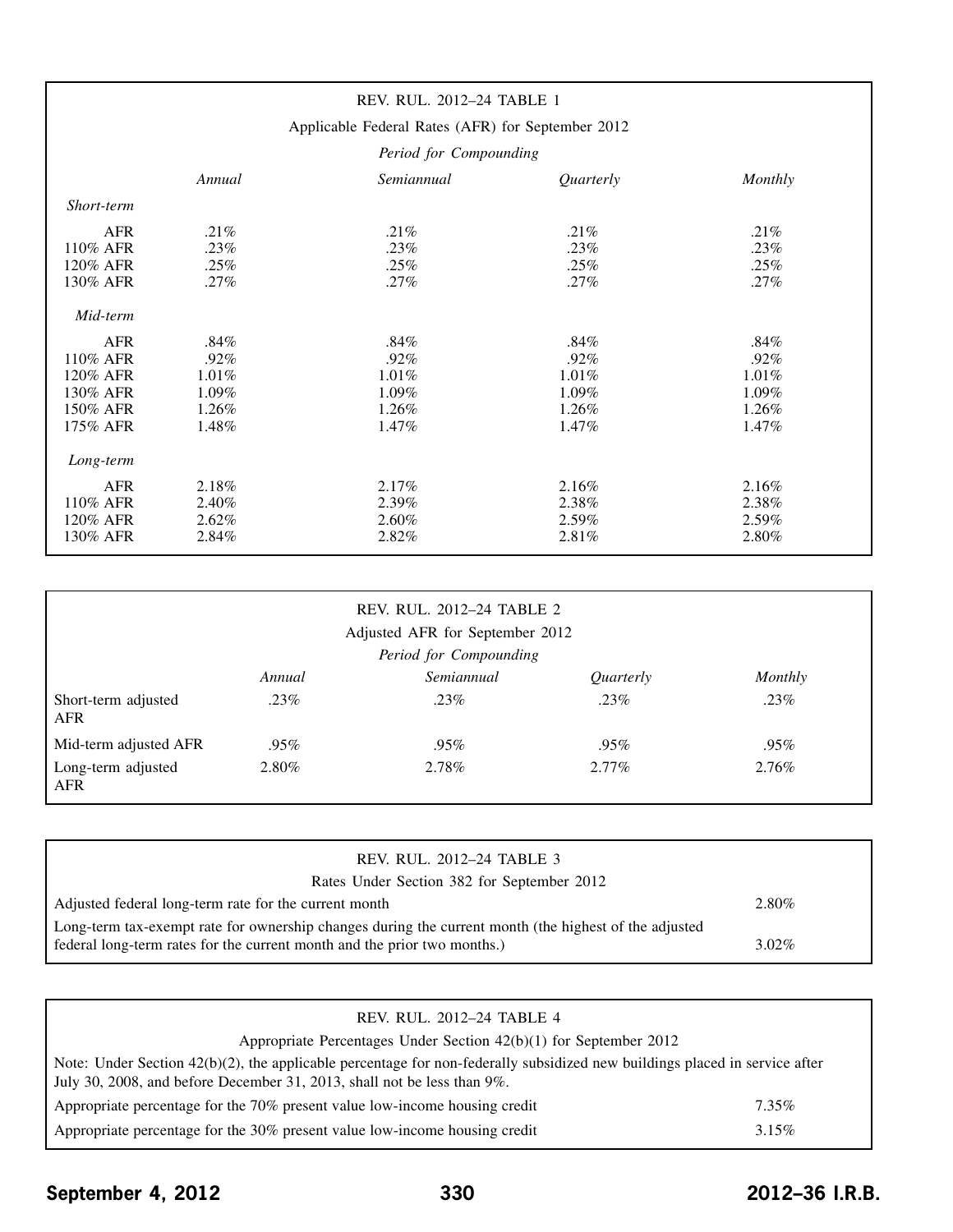#### REV. RUL. 2012–24 TABLE 5

Rate Under Section 7520 for September 2012

Applicable federal rate for determining the present value of an annuity, an interest for life or a term of years, or a remainder or reversionary interest 1.0%

## **Section 1288.—Treatment of Original Issue Discount on Tax-Exempt Obligations**

The adjusted applicable federal short-term, midterm, and long-term rates are set forth for the month of September 2012. See Rev. Rul. 2012-24, page [329.](#page-2-0)

## **Section 7520.—Valuation Tables**

The adjusted applicable federal short-term, midterm, and long-term rates are set forth for the month of September 2012. See Rev. Rul. 2012-24, page [329](#page-2-0).

### **Section 7872.—Treatment of Loans With Below-Market Interest Rates**

The adjusted applicable federal short-term, midterm, and long-term rates are set forth for the month of September 2012. See Rev. Rul. 2012-24, page [329](#page-2-0).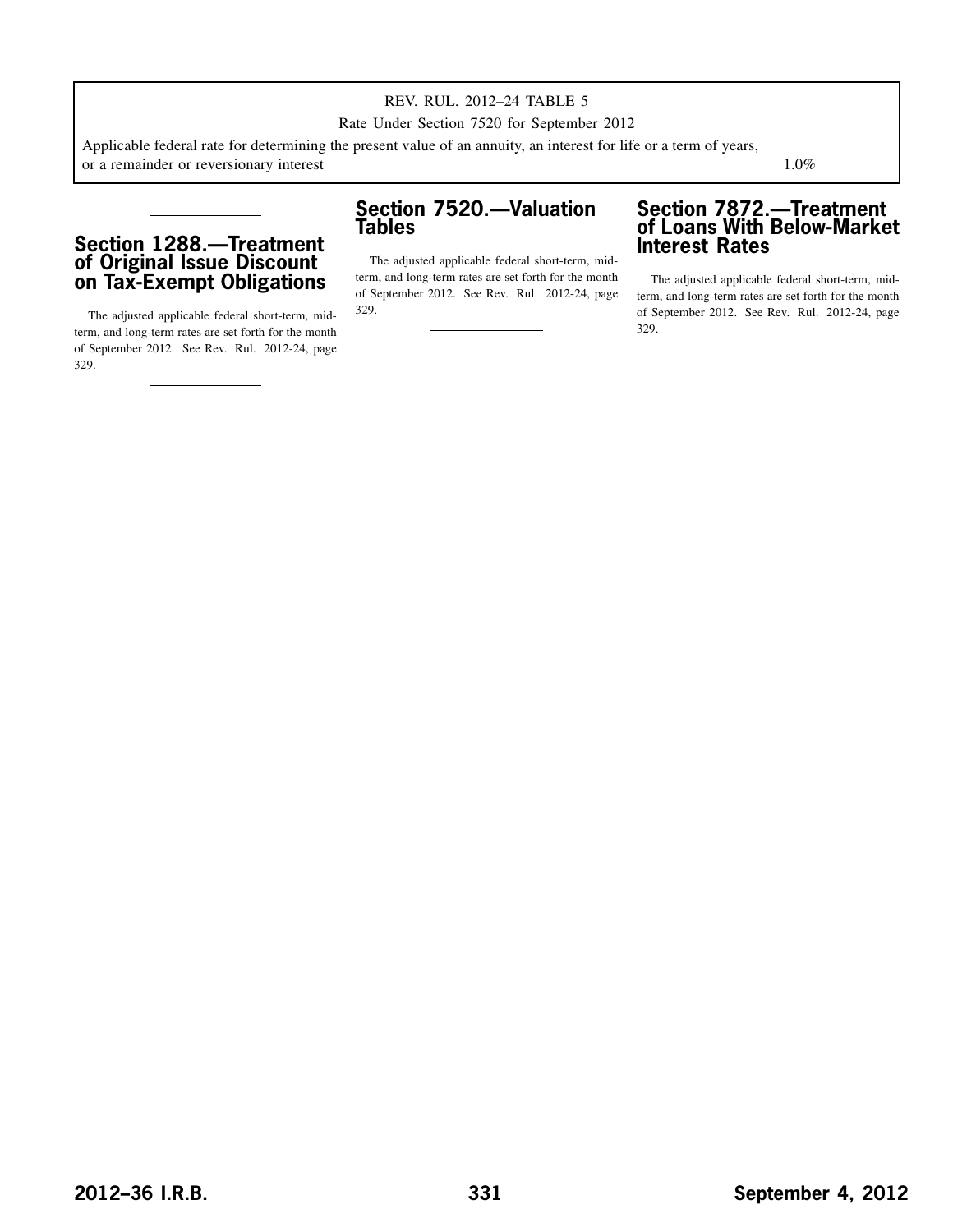## <span id="page-5-0"></span>**Part III. Administrative, Procedural, and Miscellaneous**

## **25-Year Average Segment Rates and Adjusted 24-Month Average Segment Rates Used for Pension Funding**

## **Notice 2012–55**

This notice provides guidance on the 25-year average segment rates that are applied to adjust the otherwise applicable 24-month average segment rates that are used to compute the funding target and other items under § 430 of the Internal Revenue Code (Code) and § 303 of the Employee Retirement Income Security Act of 1974 (ERISA). The guidance reflects the changes made to the Code and ERISA by the Moving Ahead for Progress in the 21st Century Act (MAP–21), Pub. L. No.112–141, which was enacted July 6, 2012.

#### BACKGROUND

Section 430 specifies the minimum funding requirements that generally apply to single-employer defined benefit pension plans pursuant to § 412. Section 430(h)(2) specifies interest rates that are used for purposes of calculating the minimum required contribution. The interest rates that are used for this purpose are a set of three segment rates described in  $§$  430(h)(2)(C)(i), (ii), and (iii), or, alternatively, a full yield curve as described in  $§$  430(h)(2)(D)(ii).

Each segment rate described in  $§$  430(h)(2)(C)(i), (ii), and (iii) is, for any month, the single rate of interest determined by the Secretary for the month on the basis of the applicable corporate bond yield curve for that month, taking into account only that portion of the yield curve applicable to that segment. Section  $430(h)(2)(D)(i)$  provides that the Secretary shall prescribe a corporate bond yield curve applicable for each month. The applicable corporate bond yield curve is, with respect to any month, a yield curve which reflects a 24-month average (the average of the yield curve values for the preceding month and the prior 23 months) of the yields on investment grade corporate bonds with varying maturities that are in the top 3 quality levels available. Under

 $§$  430(h)(2)(D)(ii), an employer may elect to use the corporate bond yield curve determined without regard to the 24-month averaging, in lieu of the segment rates.

Section 40211(a) of MAP–21 adds § 430(h)(2)(C)(iv), generally effective for plan years beginning on or after January 1, 2012. Section  $430(h)(2)(C)(iv)$  provides that, for a plan year, each of the three segment rates described in §  $430(h)(2)(C)(i)$ , (ii), and (iii) is adjusted as necessary to fall within a specified range that is determined based on a percentage of the average of the corresponding segment rates for the 25-year period ending on September 30 preceding the calendar year that includes the first day of that plan year. Under §  $430(h)(2)(C)(iv)(II)$ , for plan years beginning in 2012, each segment rate is adjusted so that it is no less than 90% and no more than 110% of the corresponding 25-year average segment rate. For later plan years, this range is gradually increased, so that the segment rates for plan years beginning after 2015 are no less than 70% and no more than 130% of the corresponding 25-year average segment rates. Section  $430(h)(2)(C)(iv)(I)$ provides that the Secretary may prescribe equivalent rates for any years in the 25-year period for which segment rates are not available.

Section  $430(h)(2)(F)$  (as amended by MAP–21) provides that each month the Secretary shall publish the corporate bond yield curve, the segment rates in § 430(h)(2)(C), and the 25-year average of the segment rates. Section  $430(h)(2)(F)$ also provides that the Secretary shall publish a description of the methodology used to determine the yield curve and the segment rates in sufficient detail to enable plans to make reasonable predictions regarding the yield curve and rates for future months. Notice 2007–81, 2007–2 C.B. 899, provides guidelines for determining the monthly corporate bond yield curve and the 24-month average corporate bond segment rates.

#### DEVELOPMENT OF EQUIVALENT RATES

Segment rates determined under  $§$  430(h)(2)(C) (i), (ii) and (iii) are available as far back as October 2005. The October 2005 segment rates are the average of the "spot" segment rates for the 24 months beginning October 2003 and ending September 2005. In order to determine equivalent rates for earlier months, the Treasury Department used a statistical regression analysis to combine information about the relationship of the spot segment rates, zero-coupon yields for Treasury securities ("Treasury spot rates"), corporate bond index values, and Constant Maturity Treasury rates — using monthly average rates for the period October 2003 through July 2011 — in order to estimate spot segment rates for months back to October 1984.

Specifically, the spot segment rates for months before October 2003 were estimated using regressions that compared, for the period October 2003 through July 2011, the spreads between the spot segment rates and a corresponding average of Treasury spot rates with spreads between two corporate bond indices and Constant Maturity Treasury rates ("corporate bond spreads"). For the first segment regression, the corresponding average of Treasury spot rates was the average over the period of 1–5 years and the two corporate bond spreads were the difference between a Citigroup A bond index and the 7-year Constant Maturity Treasury rate and the difference between a Citigroup AA-AAA bond index and the 7-year Constant Maturity Treasury rate. For the second segment regression, the corresponding average of Treasury spot rates was the average of the Treasury spot rates for the period of 6–20 years and the corporate bond spreads were the same as those that were used in the first segment regression. For the third segment regression, the corresponding average of Treasury spot rates was the average of the Treasury spot rates for the period of 21–60 years, assuming that the spot rates for years after 30 was the same as for year 30, and the corporate bond spreads were the same as those that were used in the first and second segment regressions.

The result of the regressions was a series of coefficients that were applied to the corporate bond spreads for months before October 2003 in order to estimate a spread that can be added to the corresponding average of Treasury spot rates for those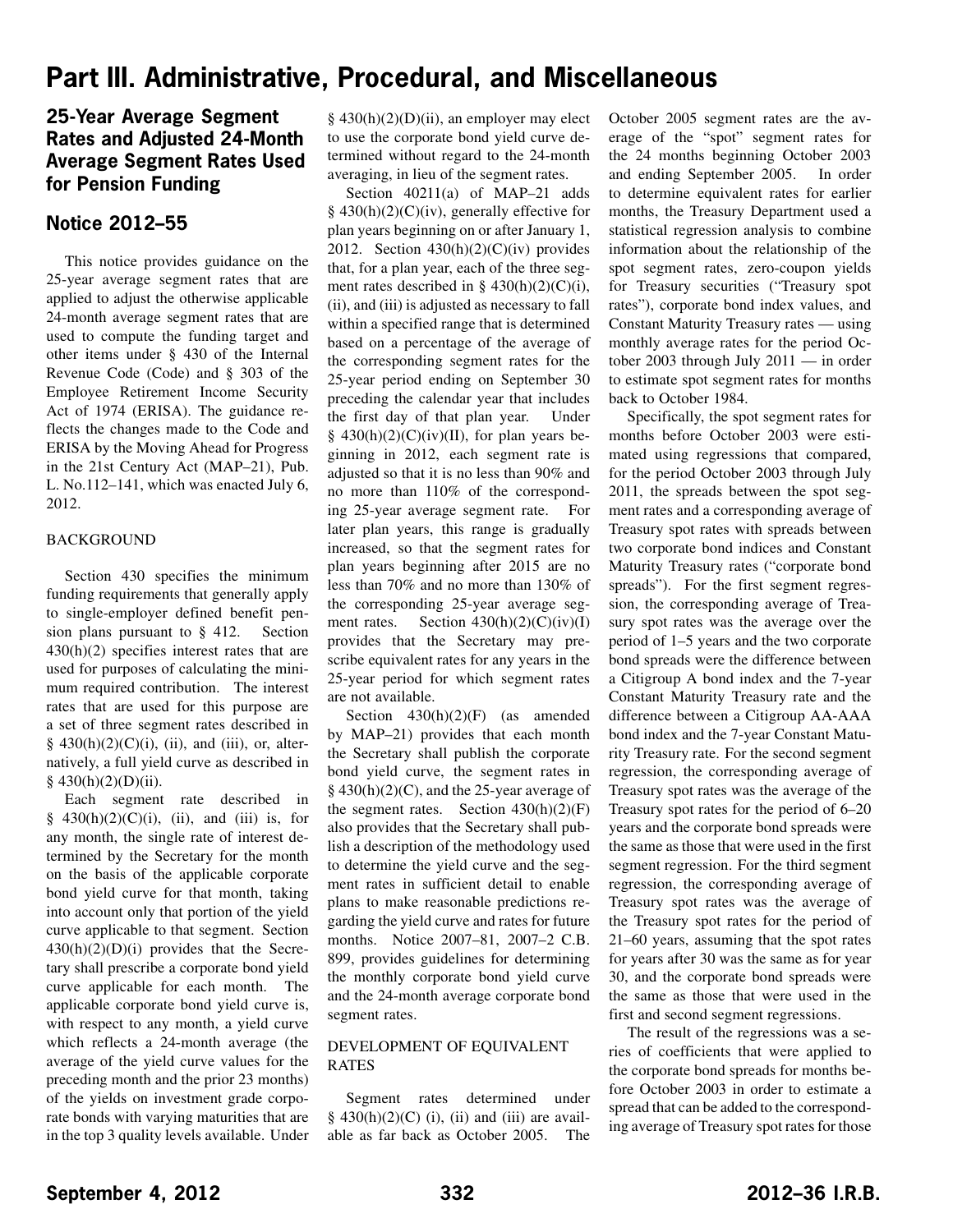months in order to estimate monthly spot segment rates for each month before October 2003. The estimated monthly spot segment rates were combined with the actual monthly spot segment rates for October 2003 and later months in order to determine rates that are equivalent to the segment rates for months before October 2005.

#### DETERMINATION OF THE 25-YEAR AVERAGE OF SEGMENT RATES

Based on the calculation of equivalent rates for months before October 2005 and actual segment rates for later months, the averages, for the 25 years ending September 30, 2011, of the first, second, and third segment rates are 6.15, 7.61, and 8.35 percent, respectively.

#### ADJUSTED 24-MONTH AVERAGE SEGMENT RATES

In prior notices, the Treasury and the Service issued 24-month average segment rates that did not reflect the adjustment required by §  $430(h)(2)(C)(iv)$  (as added by MAP–21). Table 1 contains previously issued 24-month average segment rates without adjustment, and, for plan years beginning in 2012, the adjusted 24-month average segment rates taking into account the 90–110% corridor around the 25-year average segment rates:

#### **Table 1: Adjusted 24-Month Average Segment Rates**

|      |                            |  | 24-Month Average Segment Rates<br>not Adjusted |                          | <b>Adjusted 24-Month Average Segment</b><br><b>Rates, For Plan Years Beginning</b><br>in 2012, Using 25-Year Average<br><b>Segment Rate Corridors</b> |                         |                          |                         |
|------|----------------------------|--|------------------------------------------------|--------------------------|-------------------------------------------------------------------------------------------------------------------------------------------------------|-------------------------|--------------------------|-------------------------|
| Year | Applicable<br><b>Month</b> |  | First<br>Segment                               | <b>Second</b><br>Segment | <b>Third</b><br>Segment                                                                                                                               | First<br><b>Segment</b> | <b>Second</b><br>Segment | <b>Third</b><br>Segment |
|      |                            |  |                                                |                          |                                                                                                                                                       |                         |                          |                         |
| 2011 | September                  |  | 2.06                                           | 5.25                     | 6.32                                                                                                                                                  | 5.54                    | 6.85                     | 7.52                    |
| 2011 | October                    |  | 2.03                                           | 5.20                     | 6.30                                                                                                                                                  | 5.54                    | 6.85                     | 7.52                    |
| 2011 | November                   |  | 2.01                                           | 5.16                     | 6.28                                                                                                                                                  | 5.54                    | 6.85                     | 7.52                    |
| 2011 | December                   |  | 1.99                                           | 5.12                     | 6.24                                                                                                                                                  | 5.54                    | 6.85                     | 7.52                    |
| 2012 | January                    |  | 1.98                                           | 5.07                     | 6.19                                                                                                                                                  | 5.54                    | 6.85                     | 7.52                    |
| 2012 | February                   |  | 1.96                                           | 5.01                     | 6.13                                                                                                                                                  | 5.54                    | 6.85                     | 7.52                    |
| 2012 | March                      |  | 1.93                                           | 4.95                     | 6.07                                                                                                                                                  | 5.54                    | 6.85                     | 7.52                    |
| 2012 | April                      |  | 1.90                                           | 4.90                     | 6.01                                                                                                                                                  | 5.54                    | 6.85                     | 7.52                    |
| 2012 | May                        |  | 1.87                                           | 4.84                     | 5.96                                                                                                                                                  | 5.54                    | 6.85                     | 7.52                    |
| 2012 | June                       |  | 1.84                                           | 4.79                     | 5.90                                                                                                                                                  | 5.54                    | 6.85                     | 7.52                    |
| 2012 | July                       |  | 1.81                                           | 4.73                     | 5.85                                                                                                                                                  | 5.54                    | 6.85                     | 7.52                    |
| 2012 | August                     |  | 1.77                                           | 4.67                     | 5.78                                                                                                                                                  | 5.54                    | 6.85                     | 7.52                    |

#### POSSIBLE CHANGE IN METHODOLOGY FOR FUTURE YEARS AND FUTURE GUIDANCE ON OTHER ISSUES

The methodology described in this notice that was used for determining equivalent rates for months prior to October 2005 reflects a balance between the goal of a timely determination and publication of the 25-year average segment rates and the goal of having the equivalent rates be as close as possible to the segment rates that would result from application of the method currently used to determine the monthly corporate bond yield curve and the related spot segment rates. The Treasury Department is considering replacing the methodology for determining the equivalent rates for months before October 2005, including possibly by applying the method — based on bond price data — that is currently used to determine the monthly corporate bond yield curve and the related spot segment rates. In no event would any such change in the methodology apply for purposes of plan years beginning in 2012.

The Treasury and the Service intend to issue additional guidance in the near future on other issues relating to the application of the MAP–21 amendments, including guidance relating to benefit restrictions and transition issues.

#### DRAFTING INFORMATION

The principal author of this notice is Tony Montanaro of the Employee Plans, Tax Exempt and Government Entities Division. However, other personnel from the Service and the Treasury Department participated in preparing this notice. Mr. Montanaro may be e-mailed at *RetirementPlanQuestions@irs.gov*.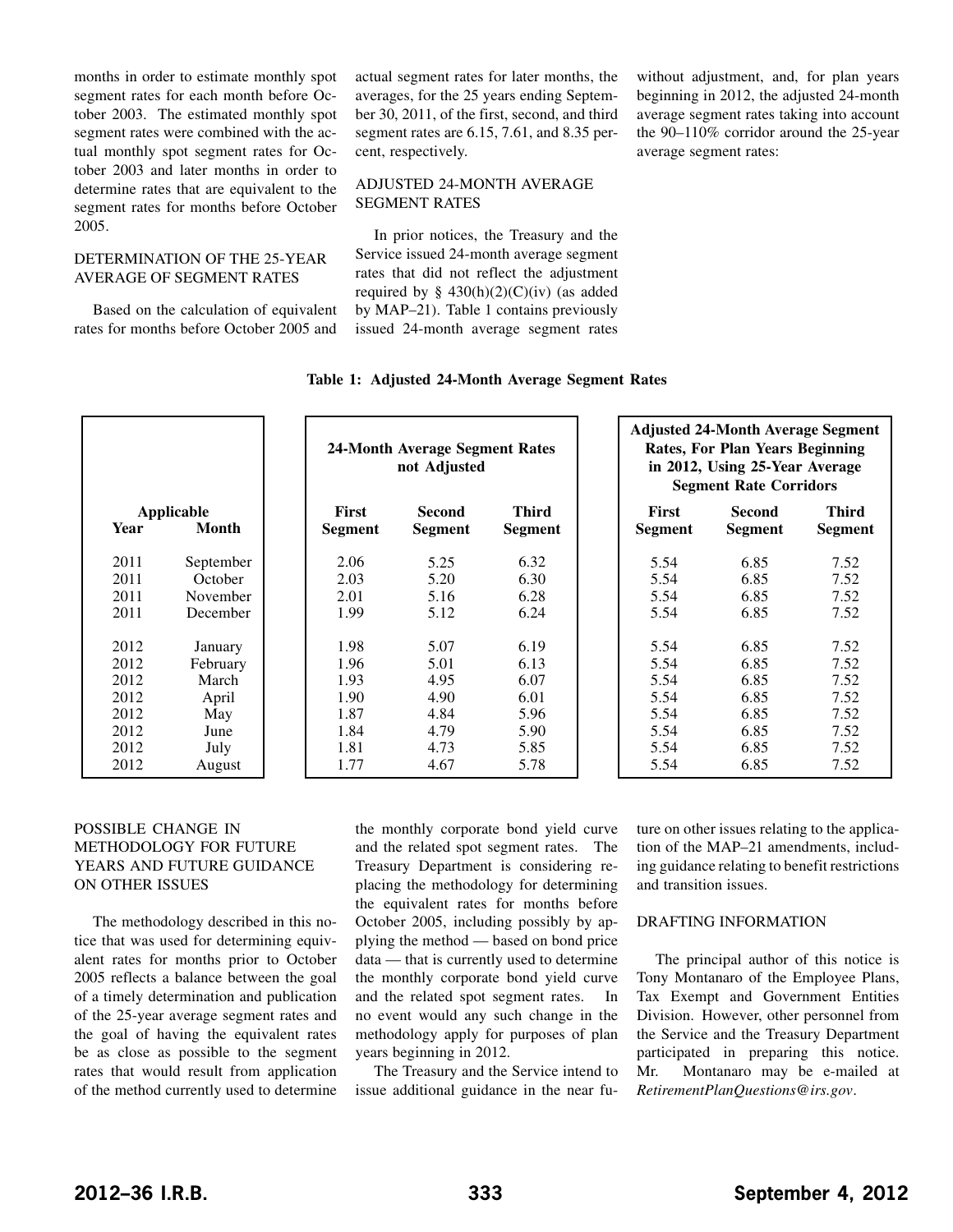## <span id="page-7-0"></span>**Part IV. Items of General Interest**

## **Fast Track Settlement for TE/GE Taxpayers**

## **Announcement 2012–34**

This announcement provides an opportunity for taxpayers (entities or individuals) with issues under examination by the Tax Exempt and Government Entities Division (TE/GE) to use Fast Track Settlement (FTS) to expedite case resolution within the TE/GE organization. The TE/GE FTS will enable TE/GE taxpayers that currently have unagreed issues in at least one open period under examination to work together with TE/GE and the Office of Appeals (Appeals) to resolve outstanding disputed issues while the case is still in TE/GE jurisdiction.

#### DESCRIPTION OF TE/GE FAST TRACK SETTLEMENT

TE/GE and Appeals jointly administer the TE/GE FTS process. TE/GE FTS is used to resolve factual and legal issues, and it may be initiated at any time after an issue has been fully developed, but before the issuance of a 30-day letter (or its equivalent). TE/GE FTS is available to taxpayers nationwide.

#### BACKGROUND

The pilot program for TE/GE FTS was announced in Announcement 2008–105, 2008–2 C.B. 1219, to extend fast track settlement to TE/GE cases and provide for direct oversight of the program by TE/GE and Appeals. The pilot program officially expired on November 30, 2010; however, TE/GE and Appeals have continued to offer FTS on an unofficial basis. This announcement establishes TE/GE FTS as a permanent program based on the determination that it supports the Service-wide initiative of reducing the time and cost of examination and case resolution. TE/GE FTS is consistent with the pilot program with the exception of an additional level of review for TE/GE FTS applications to accommodate the management structure of TE/GE. The key features of TE/GE FTS are:

The TE/GE Group Manager coordinates preparation and submission of

the application package to the Appeals FTS Program Manager. The Appeals Team Manager responsible for TE/GE programs serves as the Appeals FTS Program Manager.

- The TE/GE Group Manager notifies the taxpayer of acceptance into or rejection from the FTS program, participates in the FTS Session on behalf of the government, and is primarily responsible for accepting or rejecting any settlement proposal that arises as a result of the FTS.
- The TE/GE FTS Application will be reviewed by both the TE/GE Group Manager and an operating division official (*e.g.*, a Director of Examination) before it is sent to the Appeals FTS Program Manager for final approval.
- In managing cases eligible for TE/GE FTS, the Appeals FTS Program Manager may consult with the TE/GE Group Manager.
- The TE/GE FTS process is designed to be completed within 60 days of acceptance of the TE/GE FTS Application.

#### CASE ELIGIBILITY AND EXCLUSIONS

Generally, TE/GE FTS is available for cases involving income tax; exclusion of income from interest paid on municipal obligations; employment tax; estate and gift taxes; excise tax; exemption, foundation or qualification issues; or other such TE/GE functional issues as appropriate when:

- Issues are fully developed;
- The taxpayer has stated a position in writing; and
- There are a limited number of unagreed issues.

TE/GE FTS will not be available for:

- Issues that can be resolved through other established settlement initiatives, such as, but not limited to, the Self Correction Program "SCP," the Audit Closing Agreement Program "Audit CAP," or other programs described in Rev. Proc. 2008–50, 2008–2 C.B. 464;
- Correspondence examination cases;
- Cases in which the taxpayer has failed to respond to IRS communications or no documentation has been previously submitted for consideration by TE/GE;
- Cases in which Appeals does not have jurisdiction (including determination of penalties under § 6700 of the Code);
- Cases involving Listed Transactions or Abusive Tax Avoidance Transactions (ATAT) defined in I.R.M. Exhibit 4.32.1–1;
- Cases involving potential for civil or criminal fraud;
- Rebate claim cases;
- Tax Equity and Fiscal Responsibility Act (TEFRA) partnership cases;
- Issues designated for litigation;<br>• Issues under consideration for de
- Issues under consideration for designation for litigation;
- Frivolous issues, such as, but not limited to, those identified in Notice 2010–33, 2010–17 I.R.B. 609, or any successor guidance;
- "Whipsaw" issues, *i.e.*, issues for which resolution with respect to one party might result in inconsistent treatment in the absence of the participation of another party; or
- Issues that have been identified in a Chief Counsel Notice, or equivalent publication, as excluded from the FTS process.

If an issue is determined to be ineligible for the FTS program, all issues in the case are ineligible for the FTS program. TE/GE FTS may not be the appropriate dispute resolution process for all cases involving TE/GE taxpayers. The TE/GE Group Manager and the taxpayer will evaluate the individual circumstances of the case to determine if this process meets their needs.

#### APPLICATION PROCESS

A taxpayer that is interested in participating in TE/GE FTS, or that has questions about the program and its suitability for the taxpayer's case, may contact the TE/GE Group Manager or the Examiner conducting the audit for the period(s) currently under examination. The taxpayer, the Examiner, or the TE/GE Group Manager may consider using the TE/GE FTS process at any time after an issue has been fully de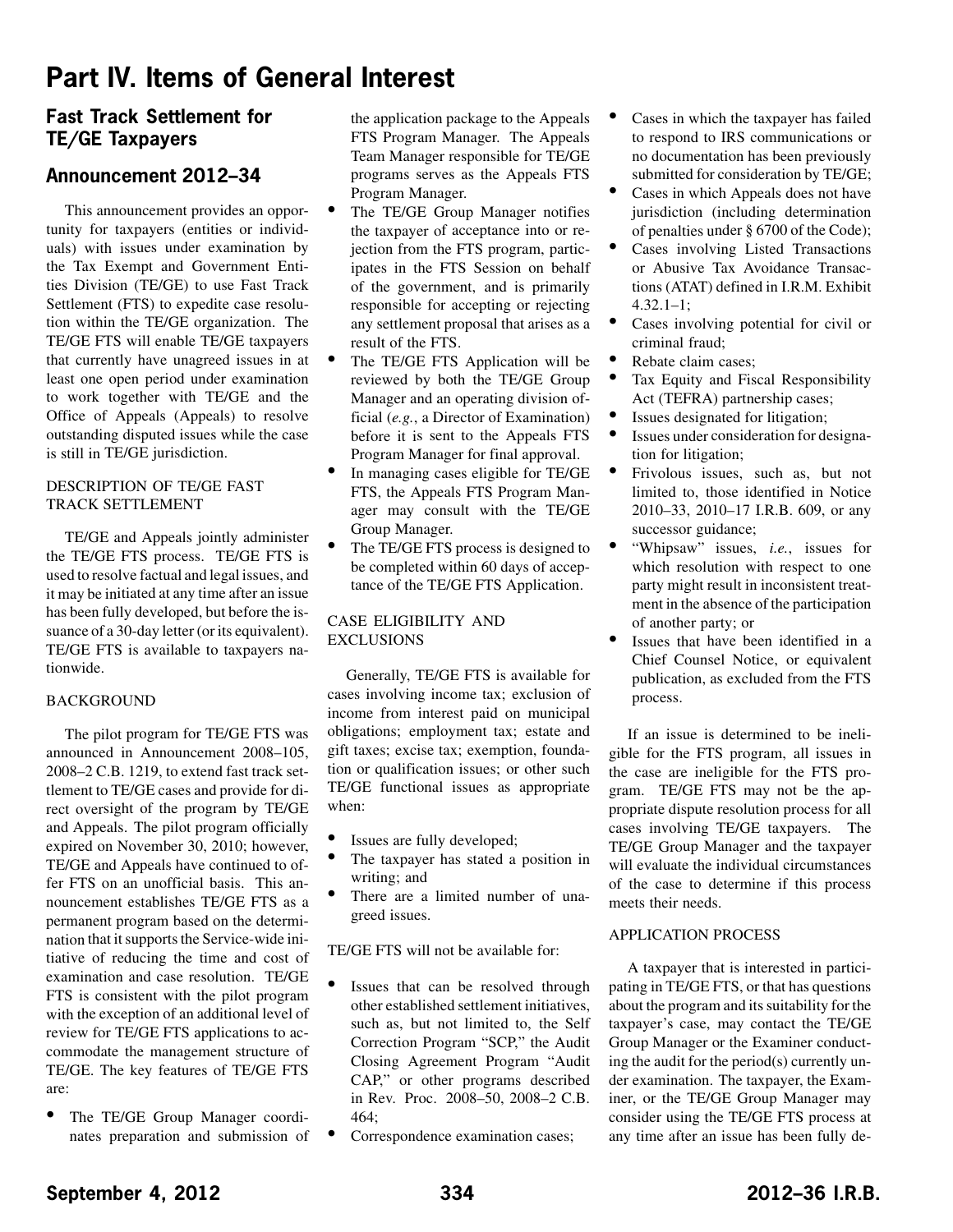veloped but before a 30-day letter (or its equivalent) is issued.

To apply for the TE/GE FTS program, the taxpayer should submit Form 14017, *Application for Fast Track Settlement*, available at *http://www.irs.gov/pub/irs-pdf/f14017.pdf* (TE/GE FTS Application). A Form 5701, *Notice of Proposed Adjustment*, or a preliminary report of findings, as appropriate, and a written response from the taxpayer must be included with the TE/GE FTS Application to facilitate the understanding of the parties' opposing views. If the Form 5701 has not previously been prepared, the TE/GE Examiner should prepare one for submission with the Form 14017. The TE/GE FTS Application will be reviewed by both the TE/GE Group Manager and an operating division official before it is sent to the Appeals FTS Program Manager for final approval.

If the case is not accepted for inclusion in TE/GE FTS, the TE/GE or Appeals representative will discuss other dispute resolution opportunities with the taxpayer, including 30-day letter procedures contained in IRS Publication 1, *Your Rights as a Taxpayer,* or Publication 5, *Your Appeal Rights and How To Prepare a Protest If You Don't Agree*. The decision not to accept a case into the TE/GE FTS program is not subject to administrative appeal or judicial review.

#### SETTLEMENT PROCESS

TE/GE FTS employs various alternative dispute resolution techniques to promote case or issue resolution. An FTS Appeals Official will serve as a neutral party. A TE/GE Appeals Officer trained in mediation or, in limited cases, a mediation-trained Appeals Team Case Leader, serves as the neutral FTS Appeals Official. The FTS Appeals Official does not perform in a traditional Appeals role, but uses dispute resolution techniques to facilitate settlement between the parties.

During TE/GE FTS, the taxpayer and TE/GE representatives meet with the FTS Appeals Official (the FTS Session). The taxpayer and TE/GE representatives at the FTS Session should include individuals with decision-making authority and the information and expertise necessary to assist the parties and the FTS Appeals Official during the settlement process. The FTS Appeals Official may ask the parties

to limit the number of participants at the FTS Session to facilitate the process. A taxpayer is not required to have a representative to participate in TE/GE FTS. If the taxpayer is represented by a person engaged in practice before the Service, however, this individual must have a power of attorney from the taxpayer (Form 2848, *Power of Attorney and Declaration of Representative*).

The FTS Appeals Official will hold the FTS Session at the date and location agreed to by both parties. Prior to the FTS Session, the FTS Appeals Official will advise the participants of the procedures and establish ground rules. The FTS Appeals Official may modify the rules and procedures during the FTS Session to adapt to changes in circumstances. The FTS Session may include joint sessions with all parties, separate meetings, or both, as determined appropriate in the sole judgment of the FTS Appeals Official.

The FTS Appeals Official will use an FTS Session Report to assist in planning the FTS Session and to report on developments during the FTS Session. The FTS Session Report will include a list of all issues approved for the FTS program, a description of the issues, the amounts in dispute, conference dates, a plan of action for the FTS Session and other information useful to the process as determined by the parties and the FTS Appeals Official. The FTS Appeals Official will prepare and update an agenda to guide the communication, set the order of issue discussion, and pose questions to clarify the issues. During the FTS Session, the FTS Appeals Official will provide decision makers from both parties with copies of the agenda and the FTS Session Report.

Generally, the FTS Appeals Official will consider only those issues outlined in the FTS Session Report, except by mutual agreement of the parties. If the taxpayer presents information during the FTS Session that the taxpayer had not previously presented during the audit, the FTS Appeals Official will adjust the targeted completion date to give the appropriate IRS officials time to evaluate the information.

During the FTS Session, the FTS Appeals Official may propose settlement terms for any or all issues and may consider settlement terms proposed by either party. If the taxpayer accepts the FTS Appeals Official's settlement proposal, but the TE/GE Group Manager rejects it, the TE/GE Area Manager with jurisdiction for the case must review the rejection of the settlement proposal and either concur in writing with the rejection or accept the settlement proposal on behalf of TE/GE. If the TE/GE Area Manager concurs with the rejection of the settlement proposal, and an acceptable alternative settlement cannot be reached, the issue will be closed out of the FTS program as unagreed.

If the parties resolve any of the disputed issues at the conclusion of the FTS Session, the parties and the FTS Appeals Official shall sign the FTS Session Report acknowledging acceptance of the terms of settlement for purposes of preparing computations or making other determinations. The signature of the parties on the FTS Session Report does not constitute a final settlement, nor does it waive restrictions on assessment, terminate consents to extend periods of limitation, start the running of any periods of limitation, or constitute agreement to close the case. Post-settlement procedures are described below.

The TE/GE FTS process is confidential. IRS employees involved in any way with the TE/GE FTS process are subject to the confidentiality and disclosure provisions of the Internal Revenue Code. To participate in TE/GE FTS, the taxpayer must consent, pursuant to section 6103(c), to the disclosure of the taxpayer's returns and return information pertaining to the issues being considered in the TE/GE FTS process to those persons named on the Form 14017 as participants in the process. IRS employees, the taxpayer, and persons invited to participate by the IRS or the taxpayer shall not voluntarily disclose information regarding any communication made during the FTS Session, except as provided by statute.

The prohibition against *ex parte* communications between Appeals Officers and other IRS employees provided by § 1001(a) of the Internal Revenue Service Restructuring and Reform Act of 1998 does not apply to the communications arising in the TE/GE FTS process because the Appeals personnel are facilitating an agreement between the taxpayer and TE/GE and are not acting in their traditional Appeals settlement role. Rev. Proc. 2012–18, 2012–10 I.R.B. 455.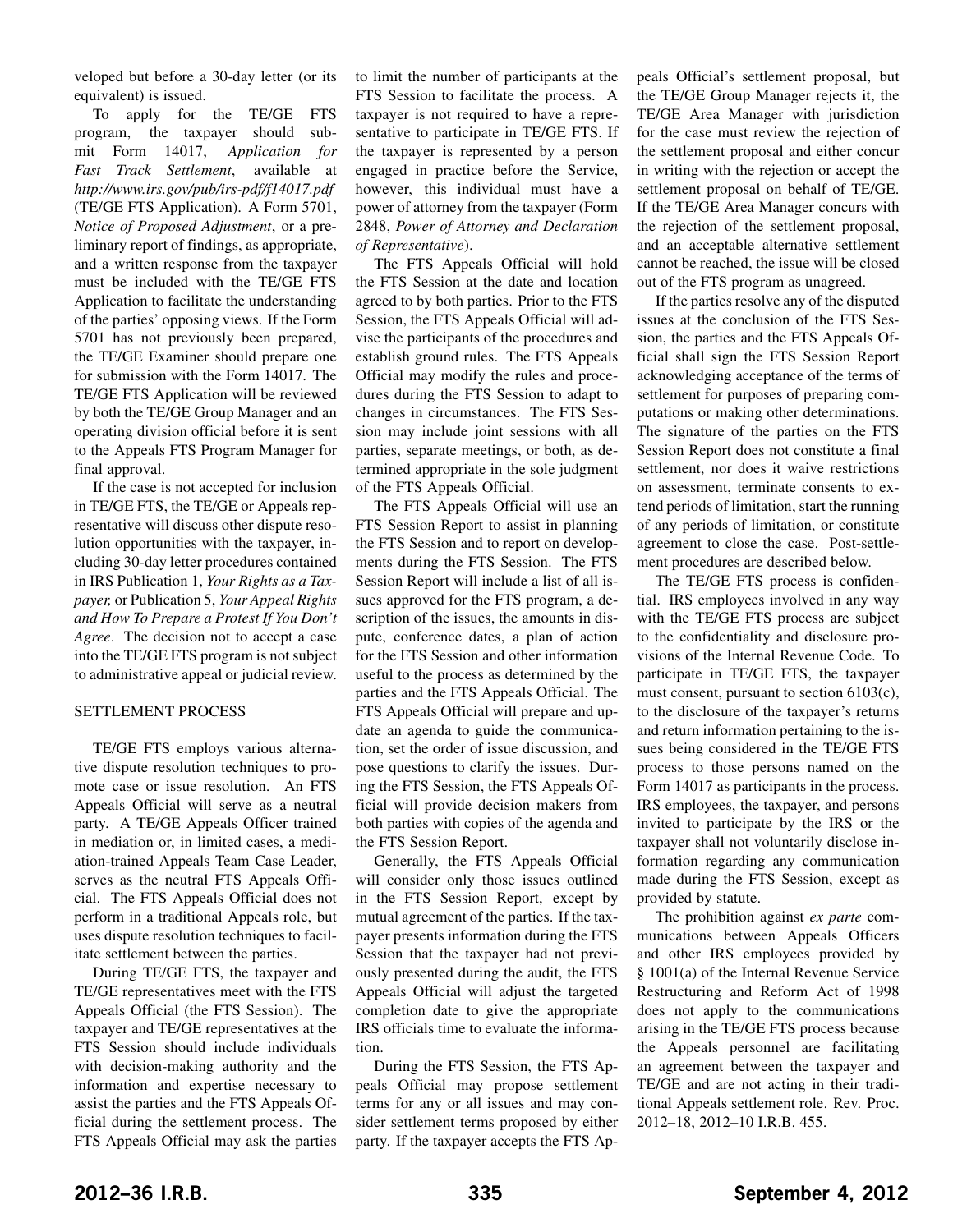Any recommended settlement by the FTS Appeals Official of an issue in TE/GE FTS shall be subject to the procedures in the Internal Revenue Manual and published guidance existing at the time of the recommendation that would be applicable if the issue was being considered by Appeals. FTS therefore creates no special authority for settlement by the FTS Appeals Official. For example, if the FTS issue is coordinated in either the Technical Advisor Program or the Appeals Technical Guidance program, the proposed settlement of that issue is subject to established procedures, including submission of the proposed settlement to the Appeals Coordinator for review and concurrence.

If the parties fail to resolve any issue in TE/GE FTS, the taxpayer retains the option of requesting that the issue be heard through the traditional Appeals process.

Except as specifically provided above, both parties retain the right to withdraw throughout the entire TE/GE FTS process. A party wishing to withdraw should provide written notice to the FTS Appeals Official and the other party.

#### POST-SETTLEMENT PROCEDURE

If the parties reach an agreement on all or some issues through the TE/GE FTS process, the TE/GE representative, or FTS Appeals Official, as appropriate, will use established issue or case closing procedures and applicable agreement forms, including preparation of a Form 906, *Closing Agreement on Final Determination Covering Specific Matters*, if appropriate.

If applicable, the IRS will report a proposed resolution reached as a result

of TE/GE FTS to the Joint Committee on Taxation in accordance with section 6405. The IRS may reconsider a proposed settlement, as reflected in a signed FTS Session Report, upon receipt of comments on the proposed settlement from the Joint Committee on Taxation. If the taxpayer declines to agree with any changes by the IRS upon reconsideration, TE/GE will close the case unagreed, and the taxpayer will retain all the usual rights to request Appeals consideration of any unagreed issues.

#### UNRESOLVED CASES

With respect to TE/GE FTS cases that are returned for traditional Appeals consideration for any reason, *ex parte* restrictions will not be imposed on intra-Appeals communications. *See* Rev. Proc. 2012–18, 2012–10 I.R.B. 455. Appeals management will take appropriate measures to ensure these cases are handled impartially.

#### PRECEDENTIAL VALUE OF SETTLEMENT AGREEMENTS

A resolution reached by the parties through the TE/GE FTS process will not bind the parties for taxable periods or issues not covered by the settlement, unless such taxable periods or issues are addressed expressly in a closing agreement reached as part of the TE/GE FTS process.

#### DELEGATION OF AUTHORITY

This announcement constitutes a delegation by the Commissioner of Internal Revenue of settlement authority to Grade

14, 13, and 12 Appeals Officers who are assigned to be FTS Appeals Officials for TE/GE FTS cases described in this announcement. This delegation of settlement authority includes the responsibility for arriving at the final disposition from the Government's perspective, approving the final settlement in accordance with the delegated authority, and executing the appropriate closing documents. This authority may not be redelegated.

#### EFFECTIVE DATE

This program is effective beginning September 4, 2012.

#### EFFECT ON OTHER DOCUMENTS

Announcement 2008–105 is modified and superseded.

#### CONTACT INFORMATION

The principal author of this announcement is Debra Kohn, Office of Associate Chief Counsel (Procedure & Administration). For further information regarding this announcement, contact Joan T. Hirsch, Program Manager, TE/GE Entities at (562) 400–1801 (not a toll-free call), or by email at *Joan.T.Hirsch@irs.gov*.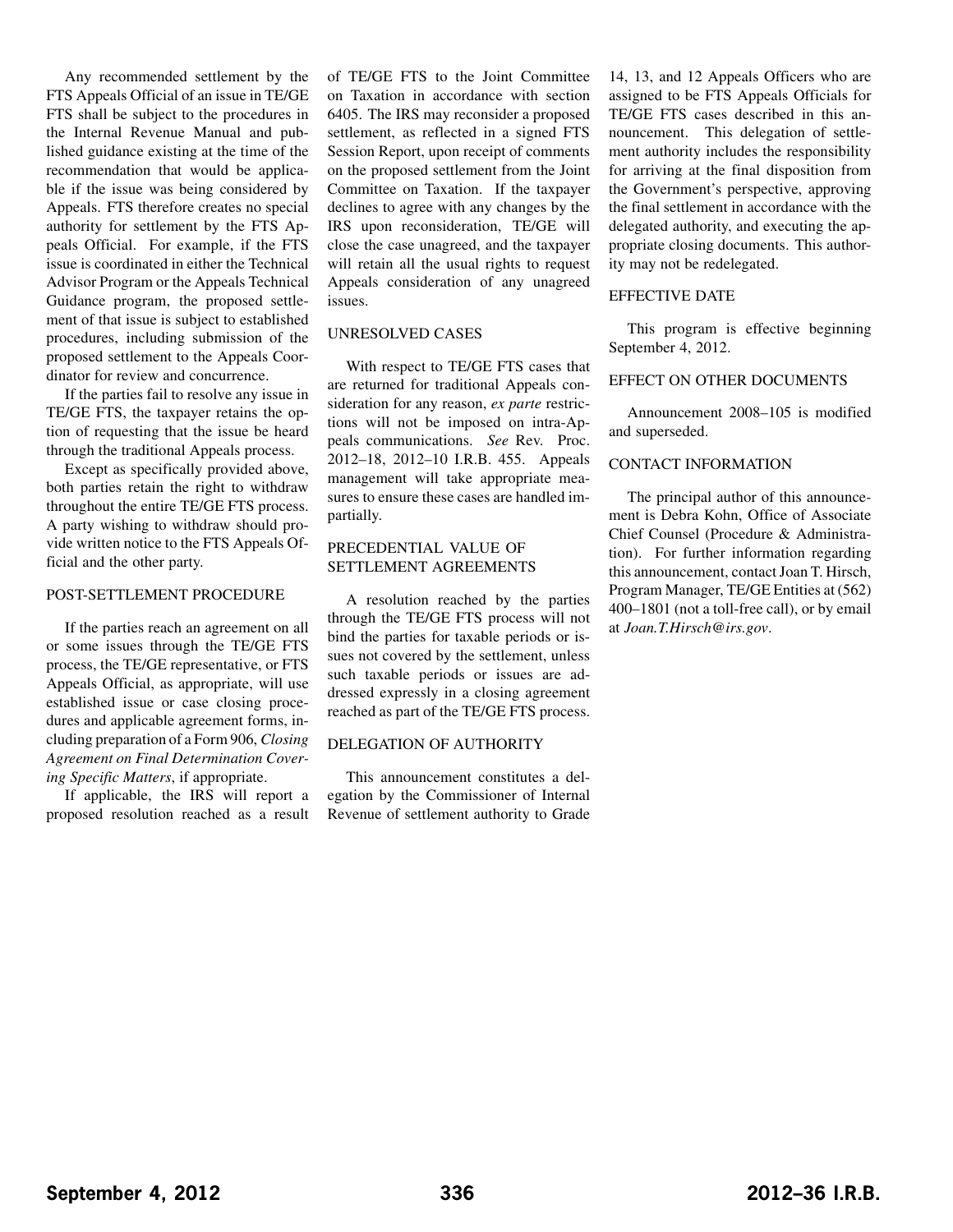# Definition of Terms

*Revenue rulings and revenue procedures (hereinafter referred to as "rulings") that have an effect on previous rulings use the following defined terms to describe the effect:*

*Amplified* describes a situation where no change is being made in a prior published position, but the prior position is being extended to apply to a variation of the fact situation set forth therein. Thus, if an earlier ruling held that a principle applied to A, and the new ruling holds that the same principle also applies to B, the earlier ruling is amplified. (Compare with *modified*, below).

*Clarified* is used in those instances where the language in a prior ruling is being made clear because the language has caused, or may cause, some confusion. It is not used where a position in a prior ruling is being changed.

*Distinguished* describes a situation where a ruling mentions a previously published ruling and points out an essential difference between them.

*Modified* is used where the substance of a previously published position is being changed. Thus, if a prior ruling held that a principle applied to A but not to B, and the new ruling holds that it applies to both A

and B, the prior ruling is modified because it corrects a published position. (Compare with *amplified* and *clarified*, above).

*Obsoleted* describes a previously published ruling that is not considered determinative with respect to future transactions. This term is most commonly used in a ruling that lists previously published rulings that are obsoleted because of changes in laws or regulations. A ruling may also be obsoleted because the substance has been included in regulations subsequently adopted.

*Revoked* describes situations where the position in the previously published ruling is not correct and the correct position is being stated in a new ruling.

*Superseded* describes a situation where the new ruling does nothing more than restate the substance and situation of a previously published ruling (or rulings). Thus, the term is used to republish under the 1986 Code and regulations the same position published under the 1939 Code and regulations. The term is also used when it is desired to republish in a single ruling a series of situations, names, etc., that were previously published over a period of time in separate rulings. If the new ruling does more than restate the substance

of a prior ruling, a combination of terms is used. For example, *modified* and *superseded* describes a situation where the substance of a previously published ruling is being changed in part and is continued without change in part and it is desired to restate the valid portion of the previously published ruling in a new ruling that is self contained. In this case, the previously published ruling is first modified and then, as modified, is superseded.

*Supplemented* is used in situations in which a list, such as a list of the names of countries, is published in a ruling and that list is expanded by adding further names in subsequent rulings. After the original ruling has been supplemented several times, a new ruling may be published that includes the list in the original ruling and the additions, and supersedes all prior rulings in the series.

*Suspended* is used in rare situations to show that the previous published rulings will not be applied pending some future action such as the issuance of new or amended regulations, the outcome of cases in litigation, or the outcome of a Service study.

# Abbreviations

*The following abbreviations in current use and formerly used will appear in material published in the Bulletin.*

*A*—Individual. *Acq.*—Acquiescence. *B*—Individual. *BE*—Beneficiary. *BK*—Bank. *B.T.A.*—Board of Tax Appeals. *C*—Individual. *C.B.*—Cumulative Bulletin. *CFR*—Code of Federal Regulations. *CI*—City. *COOP*—Cooperative. *Ct.D.*—Court Decision. *CY*—County. *D*—Decedent. *DC*—Dummy Corporation. *DE*—Donee. *Del. Order*—Delegation Order. *DISC*—Domestic International Sales Corporation. *DR*—Donor. *E*—Estate. *EE*—Employee. *E.O.*—Executive Order.

*ER*—Employer. *ERISA*—Employee Retirement Income Security Act. *EX*—Executor. *F*—Fiduciary. *FC*—Foreign Country. *FICA*—Federal Insurance Contributions Act. *FISC*—Foreign International Sales Company. *FPH*—Foreign Personal Holding Company. *F.R.*—Federal Register. *FUTA*—Federal Unemployment Tax Act. *FX*—Foreign corporation. *G.C.M.*—Chief Counsel's Memorandum. *GE*—Grantee. *GP*—General Partner. *GR*—Grantor. *IC*—Insurance Company. *I.R.B.*—Internal Revenue Bulletin. *LE*—Lessee. *LP*—Limited Partner. *LR*—Lessor. *M*—Minor. *Nonacq.*—Nonacquiescence. *O*—Organization. *P*—Parent Corporation. *PHC*—Personal Holding Company. *PO*—Possession of the U.S.

*PRS*—Partnership. *PTE*—Prohibited Transaction Exemption. *Pub. L.*—Public Law. *REIT*—Real Estate Investment Trust. *Rev. Proc.*—Revenue Procedure. *Rev. Rul.*—Revenue Ruling. *S*—Subsidiary. *S.P.R.*—Statement of Procedural Rules. *Stat.*—Statutes at Large. *T*—Target Corporation. *T.C.*—Tax Court. *T.D.* —Treasury Decision. *TFE*—Transferee. *TFR*—Transferor. *T.I.R.*—Technical Information Release. *TP*—Taxpayer. *TR*—Trust. *TT*—Trustee. *U.S.C.*—United States Code. *X*—Corporation. *Y*—Corporation. *Z* —Corporation.

*PR*—Partner.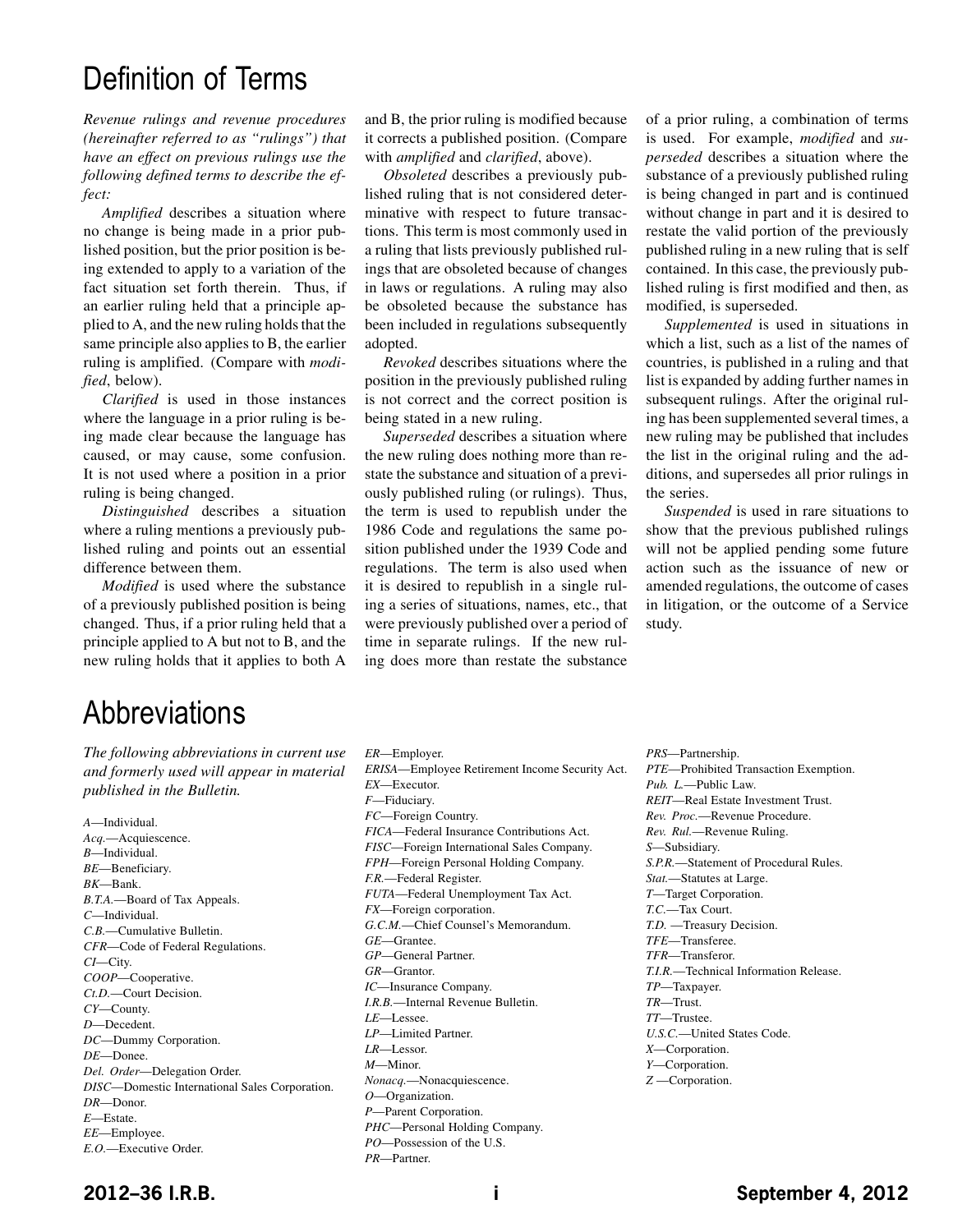### **Numerical Finding List1**

Bulletins 2012–27 through 2012–36

#### **Announcements:**

2012-26, 2012-27 I.R.B. *8* 2012-27, 2012-27 I.R.B. *10* 2012-28, 2012-27 I.R.B. *10* 2012-30, 2012-34 I.R.B. *314* 2012-31, 2012-34 I.R.B. *315* 2012-32, 2012-35 I.R.B. *325* 2012-33, 2012-35 I.R.B. *325* 2012-34, 2012-36 I.R.B. *[334](#page-7-0)*

#### **Notices:**

2012-39, 2012-31 I.R.B. *95* 2012-44, 2012-28 I.R.B. *45* 2012-45, 2012-29 I.R.B. *59* 2012-46, 2012-30 I.R.B. *86* 2012-47, 2012-31 I.R.B. *98* 2012-48, 2012-31 I.R.B. *102* 2012-49, 2012-31 I.R.B. *119* 2012-50, 2012-31 I.R.B. *121* 2012-51, 2012-33 I.R.B. *150* 2012-52, 2012-35 I.R.B. *317* 2012-53, 2012-35 I.R.B. *317* 2012-55, 2012-36 I.R.B. *[332](#page-5-0)*

#### **Proposed Regulations:**

REG-101812-07, 2012-34 I.R.B. *311* REG-134042-07, 2012-27 I.R.B. *5* REG-153627-08, 2012-29 I.R.B. *60* REG-136491-09, 2012-35 I.R.B. *321* REG-125570-11, 2012-30 I.R.B. *93* REG-130266-11, 2012-32 I.R.B. *126* REG-134935-11, 2012-29 I.R.B. *64* REG-141832-11, 2012-28 I.R.B. *54* REG-107889-12, 2012-28 I.R.B. *53* REG-113738-12, 2012-29 I.R.B. *66*

#### **Revenue Procedures:**

2012-28, 2012-27 I.R.B. *4* 2012-29, 2012-28 I.R.B. *49* 2012-30, 2012-33 I.R.B. *165* 2012-31, 2012-33 I.R.B. *256* 2012-32, 2012-34 I.R.B. *267* 2012-33, 2012-34 I.R.B. *272* 2012-34, 2012-34 I.R.B. *280*

#### **Revenue Rulings:**

2012-19, 2012-28 I.R.B. *16* 2012-20, 2012-27 I.R.B. *1* 2012-21, 2012-32 I.R.B. *123* 2012-24, 2012-36 I.R.B. *[329](#page-2-0)*

#### **Treasury Decisions:**

| 9591, 2012-28 I.R.B. 32  |
|--------------------------|
| 9592, 2012-28 I.R.B. 41  |
| 9593, 2012-28 I.R.B. 17  |
| 9594, 2012-29 I.R.B. 57  |
| 9595, 2012-30 I.R.B. 71  |
| 9596, 2012-30 I.R.B. 84  |
| 9597, 2012-34 I.R.B. 258 |
|                          |

<sup>&</sup>lt;sup>1</sup> A cumulative list of all revenue rulings, revenue procedures, Treasury decisions, etc., published in Internal Revenue Bulletins 2012-1 through 2012-26 is in Internal Revenue Bulletin 2012–26, dated June 25, 2012.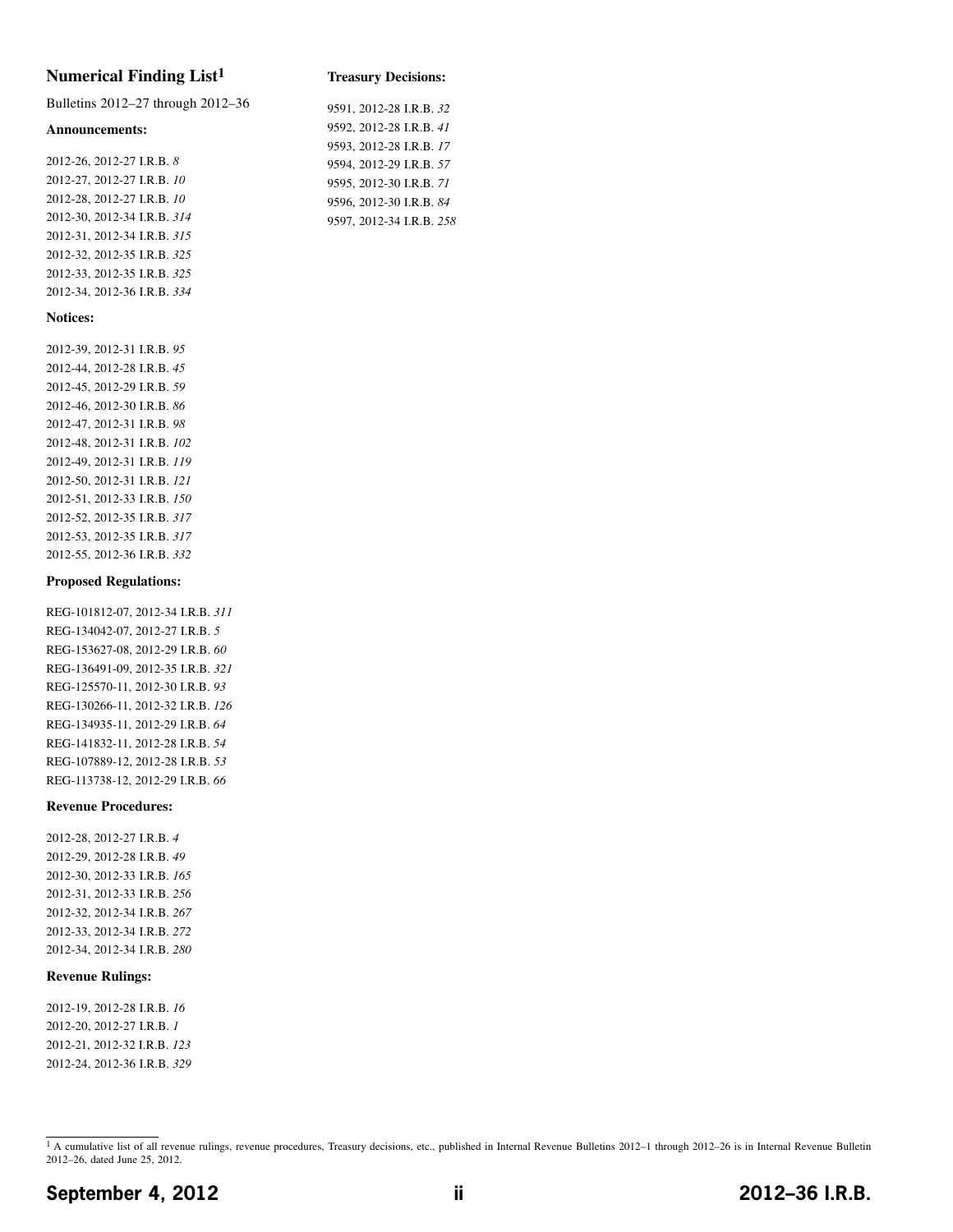### **Finding List of Current Actions on Previously Published Items1**

Bulletins 2012–27 through 2012–36

#### **Announcements:**

#### **83-196**

Superseded by Rev. Proc. 2012-31, 2012-33 I.R.B. *256*

#### **85-141**

Superseded by Rev. Proc. 2012-31, 2012-33 I.R.B. *256*

**2008-105** Modified and superseded by Ann. 2012-34, 2012-36 I.R.B. *[334](#page-7-0)*

#### **Notices:**

**2009-24** Amplified by Notice 2012-51, 2012-33 I.R.B. *150*

**2012-51** Amplified by Notice 2012-51, 2012-33 I.R.B. *150*

#### **Proposed Regulations:**

**REG-100276-97** Withdrawn by Ann. 2012-27, 2012-27 I.R.B. *10*

#### **Revenue Procedures:**

**95-15** Superseded by Rev. Proc. 2012-31, 2012-33 I.R.B. *256*

#### **98-32**

Modified and superseded by Rev. Proc. 2012-33, 2012-34 I.R.B. *272*

#### **2007-38**

Modified and superseded by Rev. Proc. 2012-32, 2012-34 I.R.B. *267*

#### **2011-40**

Superseded by Rev. Proc. 2012-30, 2012-33 I.R.B. *165*

<sup>1</sup> A cumulative list of current actions on previously published items in Internal Revenue Bulletins 2012–1 through 2012–26 is in Internal Revenue Bulletin 2012–26, dated June 25, 2012.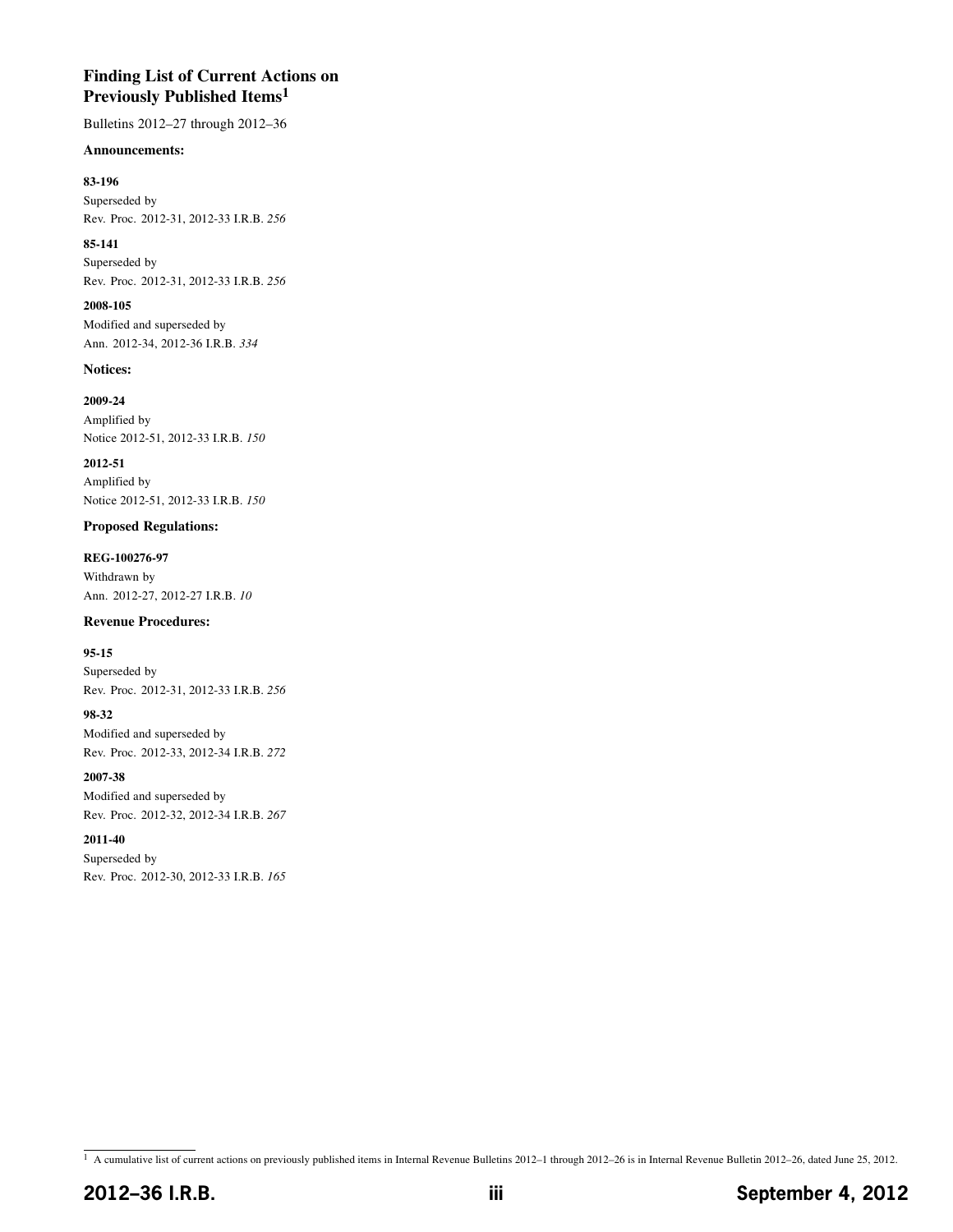**September 4, 2012 2012–36 I.R.B.**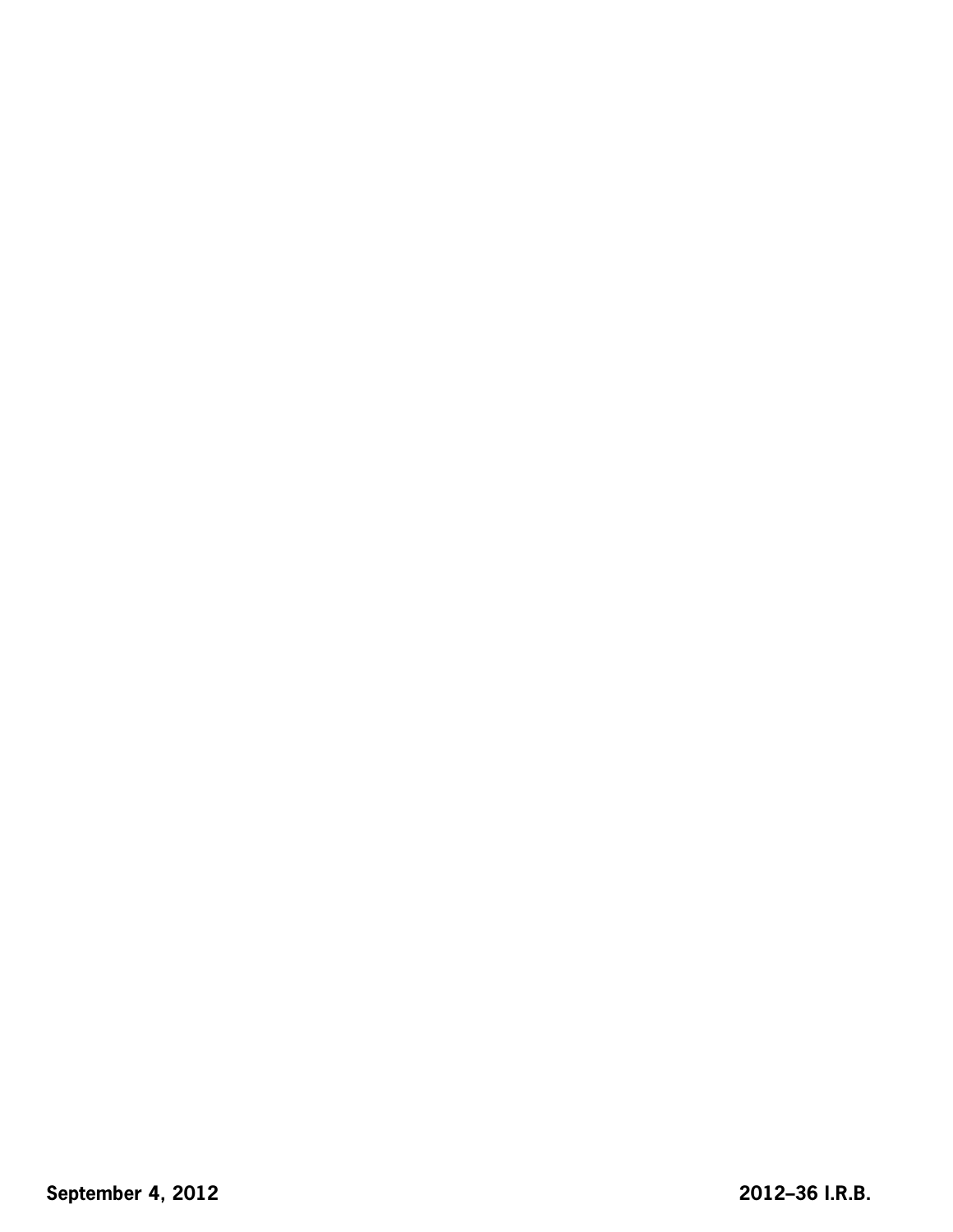

## **Internal Revenue Cumulative Bulletins Publications and Subscription Order Form**

Toll Free: 866 512-1800<br>DC Area: 202 512-2800 202 512-2250 Fax:

Mail: Superintendent of Documents<br>P.O. Box 979050<br>St. Louis, MO 63197-9000

**Cuboorintions** 

|                                                                                                                                                                                                                          | Publications                                           |                                                                                                                                                                                                                                                                                                    |                       |                |                                                                   | <b>Subscriptions</b>  |                                                                                                          |                                                     |                |
|--------------------------------------------------------------------------------------------------------------------------------------------------------------------------------------------------------------------------|--------------------------------------------------------|----------------------------------------------------------------------------------------------------------------------------------------------------------------------------------------------------------------------------------------------------------------------------------------------------|-----------------------|----------------|-------------------------------------------------------------------|-----------------------|----------------------------------------------------------------------------------------------------------|-----------------------------------------------------|----------------|
| Qtv.                                                                                                                                                                                                                     | <b>Stock Number</b>                                    | Title                                                                                                                                                                                                                                                                                              | Price<br>Each         | Total<br>Price | Qty.                                                              | List ID               | Title                                                                                                    | Price<br>Each                                       | Total<br>Price |
|                                                                                                                                                                                                                          | 048-004-02467-5                                        | Cum. Bulletin 1999-3                                                                                                                                                                                                                                                                               | 20.40                 |                |                                                                   | <b>IRS</b>            | Internal Revenue Bulletin                                                                                | <b>\$247</b>                                        |                |
|                                                                                                                                                                                                                          | 048-004-02462-4                                        | Cum. Bulletin 2001-2 (Jul-Dec)                                                                                                                                                                                                                                                                     | 24.00                 |                |                                                                   |                       |                                                                                                          |                                                     |                |
|                                                                                                                                                                                                                          | 048-004-02480-2                                        | Cum. Bulletin 2001-3                                                                                                                                                                                                                                                                               | 71.00                 |                |                                                                   |                       | Optional - Add \$50 to open Deposit Account                                                              |                                                     |                |
|                                                                                                                                                                                                                          | 048-004-02470-5                                        | Cum. Bulletin 2002-2 (Jul-Dec)                                                                                                                                                                                                                                                                     | 28.80                 |                |                                                                   |                       |                                                                                                          | <b>Total for Subscriptions</b>                      |                |
|                                                                                                                                                                                                                          | 048-004-02486-1                                        | Cum. Bulletin 2002-3                                                                                                                                                                                                                                                                               | 54.00                 |                |                                                                   |                       |                                                                                                          |                                                     |                |
|                                                                                                                                                                                                                          | 048-004-02483-7                                        | Cum. Bulletin 2004-2 (July-Dec)                                                                                                                                                                                                                                                                    | 54.00                 |                |                                                                   |                       | <b>Total for Publications and Subscriptions</b>                                                          |                                                     |                |
|                                                                                                                                                                                                                          | 048-004-02488-8                                        | Cum. Bulletin 2005-2                                                                                                                                                                                                                                                                               | 56.00                 |                |                                                                   |                       |                                                                                                          |                                                     |                |
|                                                                                                                                                                                                                          |                                                        | Standing Order Service*<br>To automatically receive future editions of Internal Revenue Cumulative<br>Bulletins without having to initiate a new purchase order, sign below for                                                                                                                    |                       |                |                                                                   |                       | subject to change. International customers please<br>add 40 percent.<br>VISA<br>Check method of payment: |                                                     |                |
|                                                                                                                                                                                                                          | Standing Order Service.                                |                                                                                                                                                                                                                                                                                                    |                       |                |                                                                   |                       | O Check payable to Superintendent of Documents                                                           |                                                     |                |
| Qty.                                                                                                                                                                                                                     | <b>Standing Order</b>                                  | Title                                                                                                                                                                                                                                                                                              |                       |                |                                                                   | SOD Deposit Account   |                                                                                                          |                                                     |                |
| ZIRSC<br><b>Internal Revenue Cumulative Bulletins</b>                                                                                                                                                                    |                                                        |                                                                                                                                                                                                                                                                                                    |                       |                | <b>J</b> VISA<br>MasterCard<br>Discover/Novus<br>American Express |                       |                                                                                                          |                                                     |                |
|                                                                                                                                                                                                                          | Order Service:<br>(enter account information at right) | <b>Authorization</b><br>I hereby authorize the Superintendent of Documents to charge my account for Standing<br>□ VISA □ MasterCard □ Discover/NOVUS □ American Express<br>□ Superintendent of Documents (SOD) Deposit Account<br>Authorizing signature (Standing orders not valid unless signed.) |                       |                |                                                                   | Authorizing signature | (expiration date)<br>Company or personal name                                                            | Thank you for your Order!<br>(Please type or print) | 06/06          |
| Please print or type your name.                                                                                                                                                                                          |                                                        |                                                                                                                                                                                                                                                                                                    |                       |                | Additional address/attention line                                 |                       |                                                                                                          |                                                     |                |
|                                                                                                                                                                                                                          | Daytime phone number (                                 | <b>SuDocs Deposit Account</b>                                                                                                                                                                                                                                                                      |                       |                |                                                                   | Street address        |                                                                                                          |                                                     |                |
| A Deposit Account will enable you to use Standing Order Service to<br>receive subsequent volumes quickly and automatically. For an initial<br>deposit of \$50 you can establish your Superintendent of Documents Deposit |                                                        |                                                                                                                                                                                                                                                                                                    | City, State, Zip Code |                |                                                                   |                       |                                                                                                          |                                                     |                |
| Account.                                                                                                                                                                                                                 |                                                        |                                                                                                                                                                                                                                                                                                    |                       |                |                                                                   | E-mail address        |                                                                                                          |                                                     |                |
| <b>THES!</b> Open a SOD Deposit Account for me so I can order future publications<br>quickly and easily.<br>I am enclosing the \$50 initial deposit.                                                                     |                                                        |                                                                                                                                                                                                                                                                                                    |                       |                |                                                                   |                       | Daytime phone including area code                                                                        |                                                     |                |
|                                                                                                                                                                                                                          |                                                        |                                                                                                                                                                                                                                                                                                    |                       |                |                                                                   |                       | Purchase order number (optional)                                                                         |                                                     |                |

#### \*Standing Order Service

Just sign the authorization above to charge selected items to your existing Deposit Account, VISA or MasterCard, Discover/NOVUS, or American Express account. Or open a Deposit Account with an initial<br>deposit of \$50 or more. Your account will be charged only as each volume is issued and mailed. Sufficient money must be kept in your account to insure that items are shipped. Service begins with the next issue released of each item you select.

You will receive written acknowledgement for each item you choose to receive by Standing Order Service.

If you wish to cancel your Standing Order Service, please notify the Superintendent of Documents in writing (telephone cancellations are accepted, but must be followed up with a written cancellation within 10 days).

Important: Please include this completed order form with your payment.